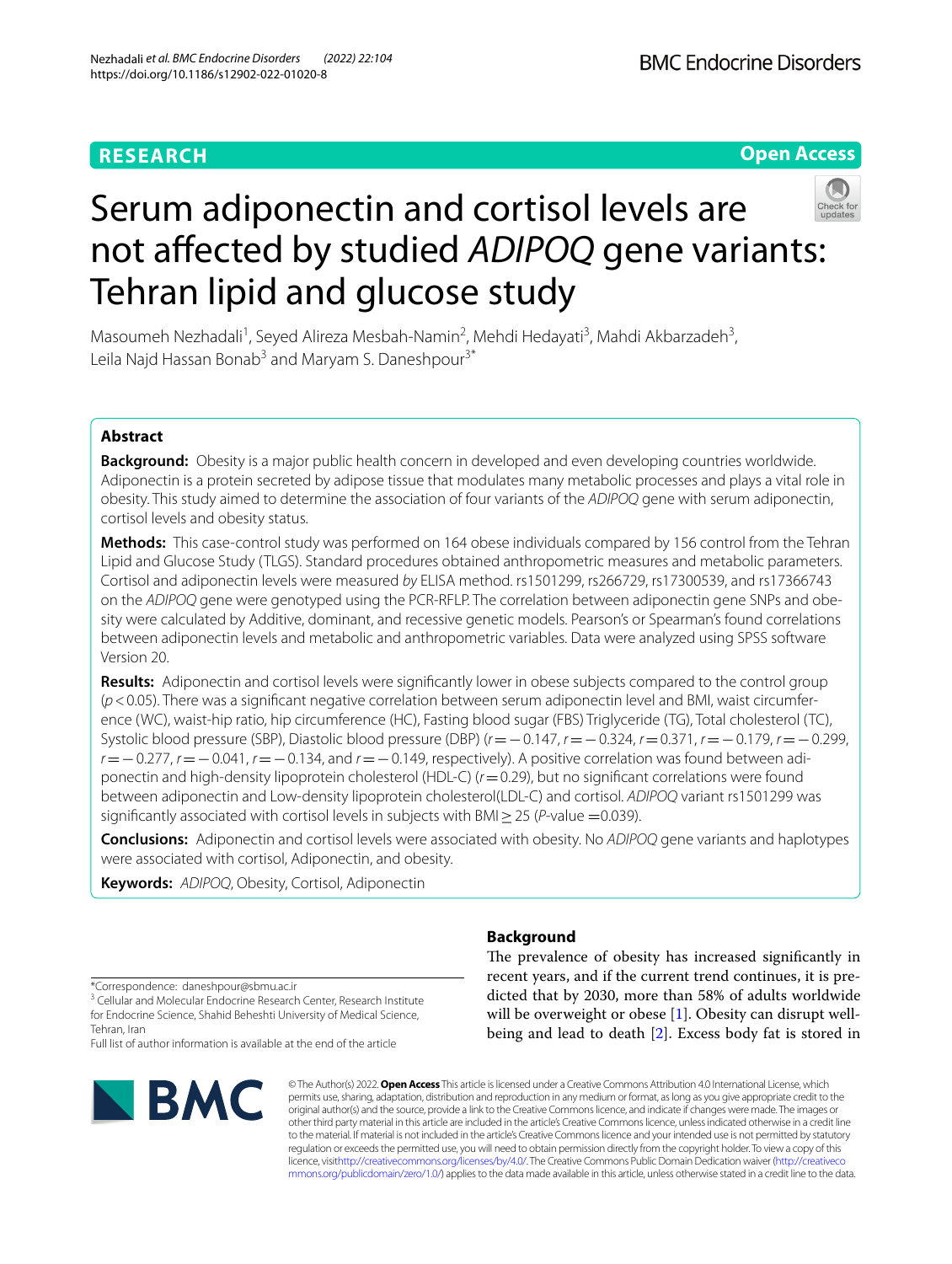adipose tissue, but adipocytes also have functions other than simple storage cells. The most important of these is the capacity for protein secretion. These peptides are called adipocytokines or adipokines. Adipokines seem to have functioned as modulators of metabolism. Adiponectin is one of the most abundantly secreted adipokines [\[3](#page-8-2)] and in obesity it becomes dysregulated [[1\]](#page-8-0). Adiponectin is produced by subcutaneous and visceral fat [[4\]](#page-8-3) and has anti-infammatory properties; therefore, it is associated with metabolic disorders such as obesity, type II diabetes, coronary heart disease, and metabolic syndrome [[5\]](#page-8-4).

Adiponectin levels can be afected by age, sex, and body mass index [[6,](#page-8-5) [7](#page-8-6)]. In lean individuals, Adiponectin induces uptake of fatty acids and enhances adipocyte lipid storage*,* and when the adipose cells reach a certain size, it is not secreted to prevent further lipid accumulation [[3\]](#page-8-2). In other words, adiponectin levels decrease in obese individuals [\[8](#page-8-7)]. Notably, its mechanism has not yet been well understood, but higher levels of TNF-a or products secreted by visceral adipose tissue in obese people may result from the inhibition of adiponectin synthesis or secretion [[9\]](#page-8-8).

Adiponectin is a novel protein of 30kDa [\[10](#page-8-9)] that consists of 244 amino acid  $[8]$  $[8]$ . Adiponectin comprises three forms (trimer, hexamer, and high-molecular-weight multimers) with diferent biological activities [[9\]](#page-8-8).

Adiponectin activates AMP-dependent kinase (AMPK) and AMP kinase activation enhances glucose uptake and reduces Gluconeogenesis triggering fatty acid oxidation  $[3, 11]$  $[3, 11]$  $[3, 11]$  $[3, 11]$  $[3, 11]$ . Thus, plasma adiponectin levels are inversely correlated with obesity, hypertension, triglyceride, total cholesterol, and LDL-cholesterol levels [\[12](#page-8-11)]. In obesity, the imbalance between 11β-reductase and 11β-dehydrogenase activities likely promotes cortisol accumulation in adipose and leads to adverse metabolic consequences. Findings have shown increased cortisol regeneration within adipose tissue in obesity [[13\]](#page-8-12) and an inverse relationship between cortisol and adiponectin concentrations [[14\]](#page-8-13).

Plasma adiponectin concentrations are heritable [[15](#page-8-14)] and associated with genetic variation in the adiponectin gene [\[16](#page-8-15)]. Approximately 40-70% of the change in plasma adiponectin levels is afected by genetic variants [[12\]](#page-8-11). Adipose most abundant gene transcript 1(APM1) is the best candidate for regulating adiponectin Levels [\[12](#page-8-11), [15\]](#page-8-14). Although APM1 variants' role in the development of obesity is widely recognized, their clear contribution is still not fully understood. There are conflicting findings in association studies due to diferences in age, genetic or ethnic background of study populations. The **ADIPOQ** gene is located in region 3q27 of the chromosome and consists of three exons and two introns [\[6](#page-8-5)] recognized as a susceptible locus for type 2 diabetes and obesity [[17\]](#page-8-16). Two promoter single nucleotide polymorphisms (rs17300539 and rs266729) at the adiponectin gene are associated with altered plasma adiponectin concentration and obesity  $[15]$  $[15]$  $[15]$ . The SNP, rs1501299  $(276G/T)$ in intron two, is associated with obesity and MetS [\[18](#page-8-17)]. Another SNP rs17366743 (Y111H) is located in exon 3 of *ADIPOQ*, which changes the T allele into the C allele  $[19]$  $[19]$ . The present study evaluated the association of single nucleotide polymorphisms (rs1501299, rs266729, rs17300539, and rs17366743) and haplotypes in the Adiponectin (*ADIPOQ*) gene, with serum adiponectin and cortisol levels, and obesity.

# **Methods**

# **Study design**

The subjects for this study were selected from the Tehran Lipid and Glucose Study (TLGS, a large-scale prospective, community-based study conducted on 15,005 subjects to determine the prevalence of non-communicable disease risk factors)  $[20]$  $[20]$  and the details have been published earlier. The Research Institute for Endocrine Sciences' research ethics committee, Shahid Beheshti University of Medical Sciences, approved the study protocol. Written informed consent was obtained from all the participants.

#### **Anthropometric and biochemical measurements**

Anthropometric parameters (height, weight, waist circumference, waist to hip ratio) and blood pressure were evaluated using standard methods. The weight was measured without shoes, in a standing position, using a calibrated balance (in Kilograms). The height was also measured using a constant tape measure (in centimeters). BMI was calculated as [weight (kg) /height  $(m^2)$ ]. Also, factors associated with obesity, including body mass index and blood pressure, were measured. Two peripheral blood samples from participants were obtained, one without serum anticoagulant for clinical measurements and the other containing anticoagulant (containing EDTA 3mg/ml) for DNA extraction. Blood serum samples were used for the analysis of biochemical factors. The levels of cholesterol, triglyceride, −HDL-C, and fasting blood glucose were measured using the enzymatic colorimetric method (Pars Azmoon Company). In addition, the measure of LDL-C was calculated by the Freidwald formula (CHOL-HDL-TG/5 = LDL (mg/dl) [\[21\]](#page-8-20). The adiponectin and cortisol hormones measurements were performed using a commercial human Elisa Kit (Mercodia Company, Sweden). Adiponectin and cortisol levels were determined by sandwich ELISA kit through two antigenspecifc antibodies, a purifed immunoglobulin bound to a solid phase, and one enzyme-linked detection antibody, and then the concentration of adiponectin and cortisol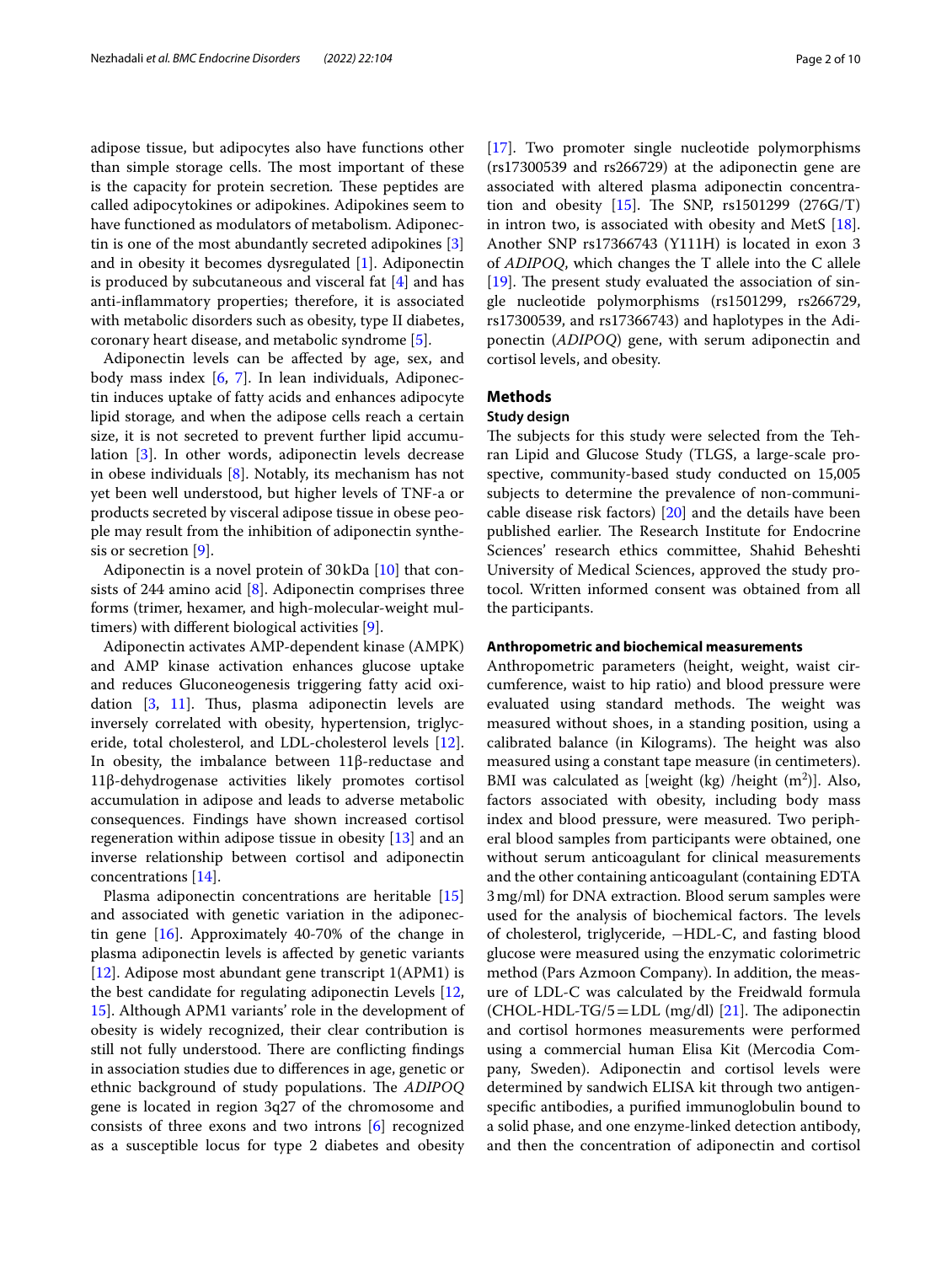of the samples was measured spectrophotometrically at 450nm in a microplate reader.

Initially, all Tehran Lipid and Glucose Study participants were divided into two groups based on body mass index. In this classifcation, people with a BMI of less than  $25\,\mathrm{kg/m^2}$  were considered normal-weight individuals, and people with BMI greater than  $25\,\mathrm{kg/m}$   $^2$  were in the obese group  $[22]$  $[22]$  $[22]$ . The target population inclusion criteria were over 18years of age, triglycerides <400mg/dL, not taking medication, absence of cardiovascular disease, and hypertension. We also excluded individuals with a history of signifcant hepatic, renal, thyroid dysfunction, recent surgical operations, history of cardiovascular diseases, and pregnancy. Based on the mentioned criteria, 320 subjects with a mean age of  $44 \pm 14$ , including 156 males and 164 females, were randomly selected from the Tehran Lipid and Glucose Study.

# **Genotyping**

For the present study, four single nucleotide polymorphisms (SNPs) in the adiponectin gene, *ADIPOQ* were selected based on the previously associated markers with obesity. Genomic DNA was extracted from peripheral blood using the standard salting-out method and stored at −20°C [\[23](#page-8-22)]. The four SNPs in the *ADIPOQ* gene were genotyped using polymerase chain reaction-restriction fragment length polymorphism (PCR-RFLP). The initial primer pairs were designed using the software Gene runner, and then Blast primers, and there were fnally obtained from CinnaGen. The PCR reaction mixture ( $25 \mu$ l) contained one  $\lambda$  genomic DNA ( $50-100 \text{ ng}/\mu$ l), dNTPs, Taq DNA Polymerase, MgCl<sub>2</sub> and primer pairs (Cinaagen Co., Tehran, Iran), 0.9μl forward primer, and 0.9μl reverse primers (10pm/μL). PCR was performed under the following conditions: initial denaturation, 5min at 94 °C, then 40 cycles and every cycle of denaturation at 95 $^{\circ}$  C for 30s, annealing at 64 $^{\circ}$ C for 45s for rs17300539 and rs266729, annealing at  $61^{\circ}$ C for 30s for SNP rs17366743 and extension at  $72^{\circ}$ C for 45s. For rs1501299, 10min at 93 °C, followed by 35 cycles of 45 s at 93 °C, 30s at 58 °C, 45s at 72 °C. The final extension was performed at 72°C for 5min. SNPs rs17300539 and rs266729 of the adiponectin gene promoter are located close in *ADIPOQ* so a pair of primers were amplifed for two SNPs. The sequence of the primers used in PCR with the corresponding PCR product sizes *ADIPOQ* gene SNPs are shown in Table [1.](#page-2-0) The validity of PCR and the DNA fragments were electrophoresed on a 2% agarose gel. In this stage, PCR products were kept for 16h with a restriction enzyme and incubated in 37°C. All the restriction enzymes were purchased from Fermentas Company. The product size of the PCR and the RFLP fragments of SNPs of the *ADIPOQ* gene are shown in Table [1.](#page-2-0) All the restriction enzymes were purchased from Fermentas Company. For determining the genotypes, 2% agarose gel electrophoresis was used.

# **Data management and statistical analysis**

Normally distributed continuous variables were expressed as mean $\pm$ SD, and skewed continuous variables were expressed as the median and interquartile range (IQR 25-75%). Categorical variables were also reported as frequency. Three distinguished models consisting of additive, dominant, and recessive models were utilized to compare genotype and allele frequencies between two groups (nonobese and obese), all of which were adjusted by gender and age. The genotype frequency distributions of four SNPs were in concurrence with Hardy–Weinberg Equilibrium (Pearson's Chi-square statistic test). Normally distributed variables were analyzed using a two-tailed independent sample t-test, while variables with a skewed distribution were analyzed using mann Whitney. Pearson correlation was used for testing the correlation between continuous variables. Also, the

| ID         | Major/minor<br>allele | Primer (sequence 5' to 3')                                      | <b>Restrection</b><br>Enzyme | <b>PCR Restrection</b> | <b>RFLP</b> fragments (bp)                         |
|------------|-----------------------|-----------------------------------------------------------------|------------------------------|------------------------|----------------------------------------------------|
| rs17300539 | G/A                   | F: 5'-AGGCTCTGTGTGGACTGTGGA-3'<br>R: 5'-CCTGGAGAACTGGAAGCTGC-3' | Mspl                         | 296                    | $AA = 296$<br>$GA = 129.167.296$<br>$GG = 129.167$ |
| rs266729   | G/C                   | F: 5'-AGGCTCTGTGTGGACTGTGGA-3'<br>R: 5'-CCTGGAGAACTGGAAGCTGC-3' | Hhal                         | 296                    | $CC = 296$<br>$GC = 113.183.296$<br>$GG = 113.183$ |
| rs1501299  | GЛ                    | E: 5'- GGCCTCTTTCATCACAGACC-3'<br>R: 5'-AGATGCAGCAAAGCCAAAGT-3' | <b>B</b> sml                 | 196                    | $T = 196$<br>$GT = 50,146,196$<br>$GG = 50.146$    |
| rs17366743 | T/C                   | F:5'-TAAGGGAGACATCGGTGAAAC-3'<br>R: 5'-TTACGCTCCTTCCCCATA -3'   | Bst1107                      | 438                    | $CC = 438$<br>$TC = 104.334,438$<br>$TT = 104.334$ |

<span id="page-2-0"></span>**Table 1** The primers and PCR product size for 4 SNPs in the ADIPOQ gene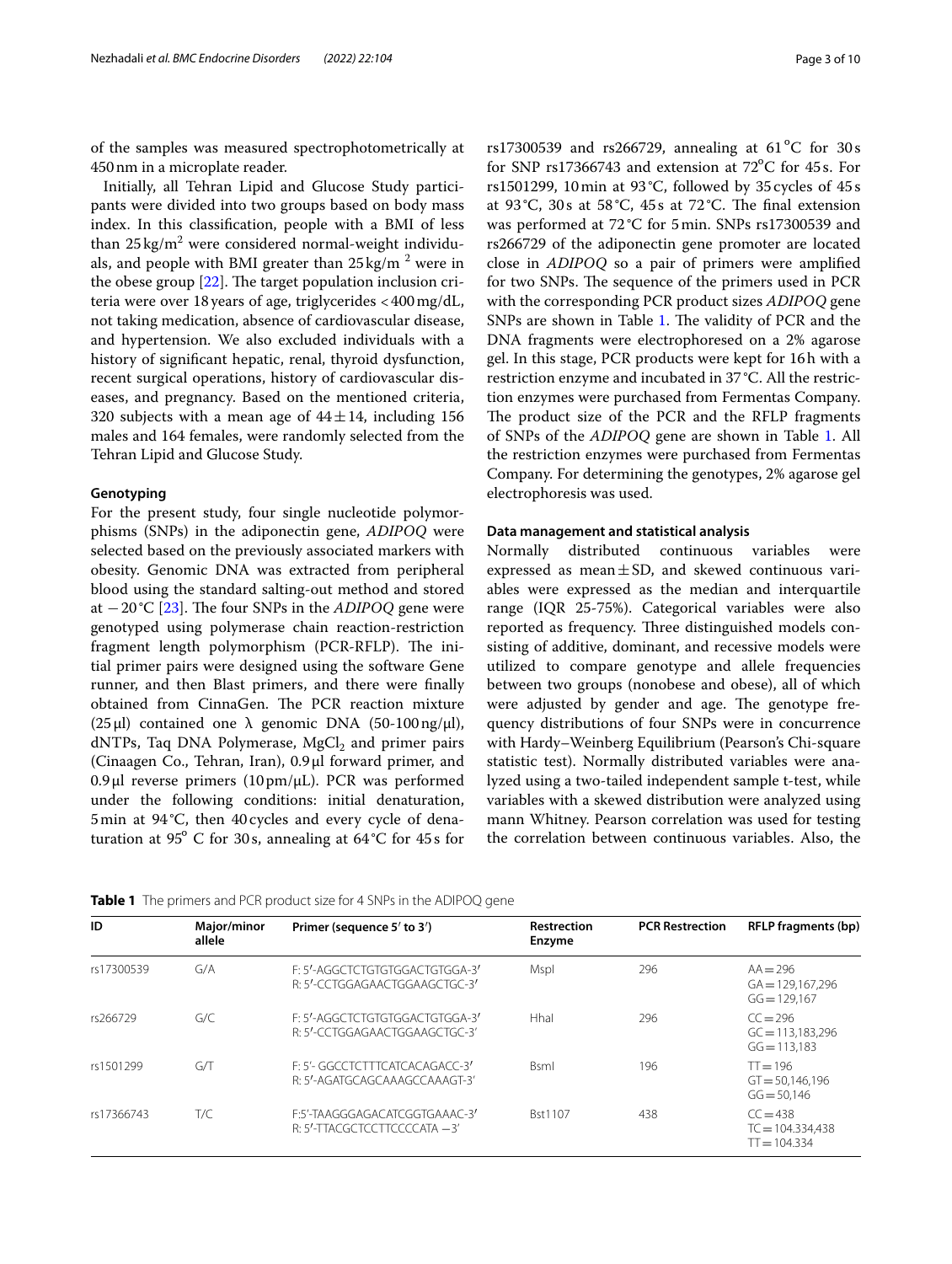Spearman correlation coefficient assessed associations of adiponectin level with the skewed or normal distribution of anthropometric or metabolic characteristics. The diferences with *P*-values less than 0·05 were considered

signifcant. All the analyses were performed using SPSS,

# **Results**

Serum total adiponectin levels ranged from 2.3μg/ml to  $24.8 \,\mathrm{\upmu}\mathrm{g}/\mathrm{ml}$ . The serum concentrations of total adiponectin levels in women (3.00–24.80mg/l) were signifcantly higher ( $p = 0.006$ ) than those in men (2.30–17.00 mg/l). Anthropometric and biochemical features of the stud-ied population are illustrated in Table [2.](#page-3-0) The obese group exhibited a signifcantly higher BMI, HC, LDL-C, FBS, TG, SBP, DBP than the control group  $(P$ -value <0.05), but cortisol was signifcantly lower in the obese group. The results showed that the mean serum adiponectin was  $6.2 \mu$ g/ml in the obese group (BMI > 25) compared to in the control group,  $7.8 \mu g/ml$  (BMI<25) ( $p = 0.015$ ). There were no significant differences in age and HDL-C between obese and normal participants (Table [2\)](#page-3-0).

There was no evidence of any deviation from the Hardy–Weinberg equilibrium for *ADIPOQ* SNPs rs1501299, rs266729, rs17300539, and rs17366743. Table [3](#page-4-0) shows the allelic and genotypic frequencies in subjects  $BMI \geq 25$  and control group  $BMI < 25$ , respectively, and also shows the association *ADIPOQ* SNPs with BMI in three genetic models and under two models (Model 1 after adjusting for age and sex and in model 2 after additionally adjusted for adiponectin and cortisol levels). The genotype frequencies distribution of SNPs of the *ADIPOQ* gene was not diferent between subjects with BMI $\geq$  25 and the control group BMI $<$  25 under the recessive, dominant, and additive models. Therefore, no signifcant association was found between any SNPs of *ADIPOQ* with BMI under the three genetic models (Table [3\)](#page-4-0).

We investigated whether the SNPs of the *ADIPOQ* gene afected the plasma levels of adiponectin and cortisol. There was no significant difference in adiponectin levels between the carriers of the four diferent genotypes at the locus mentioned above. There was no significant relationship between the *ADIPOQ* polymorphisms and cortisol levels, except between rs1501299 polymorphism and cortisol in obese individuals (0.039) (Table [4\)](#page-5-0).

The Spearman correlation and Pearson correlation analysis were performed to fnd out the correlation of serum adiponectin levels with biochemical and clinical variables. According to Table [5,](#page-5-1) Adiponectin level was positively correlated with HDL-C, and negative or inverse correlations were found between Adiponectin and each BMI, waist circumference(WC), HIP, Waist to hip, TG, TC, SBP, DBP, and FBS (Table [5](#page-5-1)).

Haplotype analyses: The haplotypes frequencies of the *ADIPOQ* SNPs (rs1501299, rs266729, rs17300539, and rs17366743) showed that the GGGGCCTT haplotype (26.9%) had the highest frequency. No signifcant association was found between the haplotypes in *ADIPOQ* and obesity, Adiponectin, and cortisol. (Table is not shown).

**Total Non-obese Obese** *P***-value**

 $(n = 320)$   $(n = 156)$   $(n = 164)$ 

| prosecute pressure (mm mg/ | ---       | ---<br>the contract of the contract of the contract of the contract of the contract of |          |
|----------------------------|-----------|----------------------------------------------------------------------------------------|----------|
| Cortisol                   | $11 + 61$ |                                                                                        | $10 + 6$ |

FBS (mg/dL)  $91 \pm 22$   $87 \pm 15$   $96 \pm 27$   $< 0.001$ 

Diference between mean level, were analyzed by ANOVA for normally distributed variables and kruskal-Wallis test for variables with a skewed distribution

<span id="page-3-0"></span>

| Nezhadali et al. BMC Endocrine Disorders | (2022) 22:104 | Page 4 of 10 |
|------------------------------------------|---------------|--------------|
|------------------------------------------|---------------|--------------|

version 20 (SPSS, Chicago, IL, USA).

| Age (year)                                   | $43 \pm 13$     | $43 \pm 15$      | $44 \pm 11$      | 0.38    |
|----------------------------------------------|-----------------|------------------|------------------|---------|
| Body mass index (kg/m <sup>2</sup> )         | $25 \pm 5$      | $20 \pm 2$       | $30 \pm 3$       | < 0.001 |
| Weight (kg)                                  | $68 \pm 14$     | $57 + 8$         | $78 \pm 11$      | < 0.001 |
| Height (cm)                                  | $163 + 9$       | $165 \pm 9$      | $161 \pm 9$      | < 0.001 |
| Hip circumference (cm)                       | $98 \pm 10$     | $90 + 5$         | $106 \pm 8$      | < 0.001 |
| Waist circumference (cm)                     | $87 + 13$       | $76 \pm 8$       | $97 + 9$         | < 0.001 |
| Waist to hip                                 | $0.89 \pm 0.08$ | $0.81 \pm 0.007$ | $0.91 \pm 0.004$ | < 0.001 |
| Triglyceride (mg/dL)                         | $140 \pm 72$    | $113 \pm 61$     | $165 \pm 72$     | < 0.001 |
| Total cholesterol (mg/dl)                    | $188 + 41$      | $174 \pm 39$     | $201 \pm 39$     | < 0.001 |
| High density lipoprotein cholesterol (mg/dl) | $39 \pm 10$     | $40 + 9$         | $39 \pm 10$      | 0.15    |
| Low density lipoprotein cholesterol (mg/dl)  | $120 \pm 33$    | $111 \pm 35$     | $128 \pm 34$     | < 0.001 |
| Systolic blood pressure (mm Hg)              | $113 \pm 13$    | $109 \pm 13$     | $117 \pm 12$     | < 0.001 |
| Diastolic blood pressure (mm Hg)             | $72 \pm 8$      | $70 + 9$         | $75 + 7$         | < 0.001 |
| Cortisol                                     | $11 \pm 61$     | $13 \pm 7$       | $10 \pm 6$       | 0.002   |
| Adiponectin                                  | $6.5 \pm 58$    | $7.8 \pm 58$     | $6.2 \pm 57$     | 0.015   |
|                                              |                 |                  |                  |         |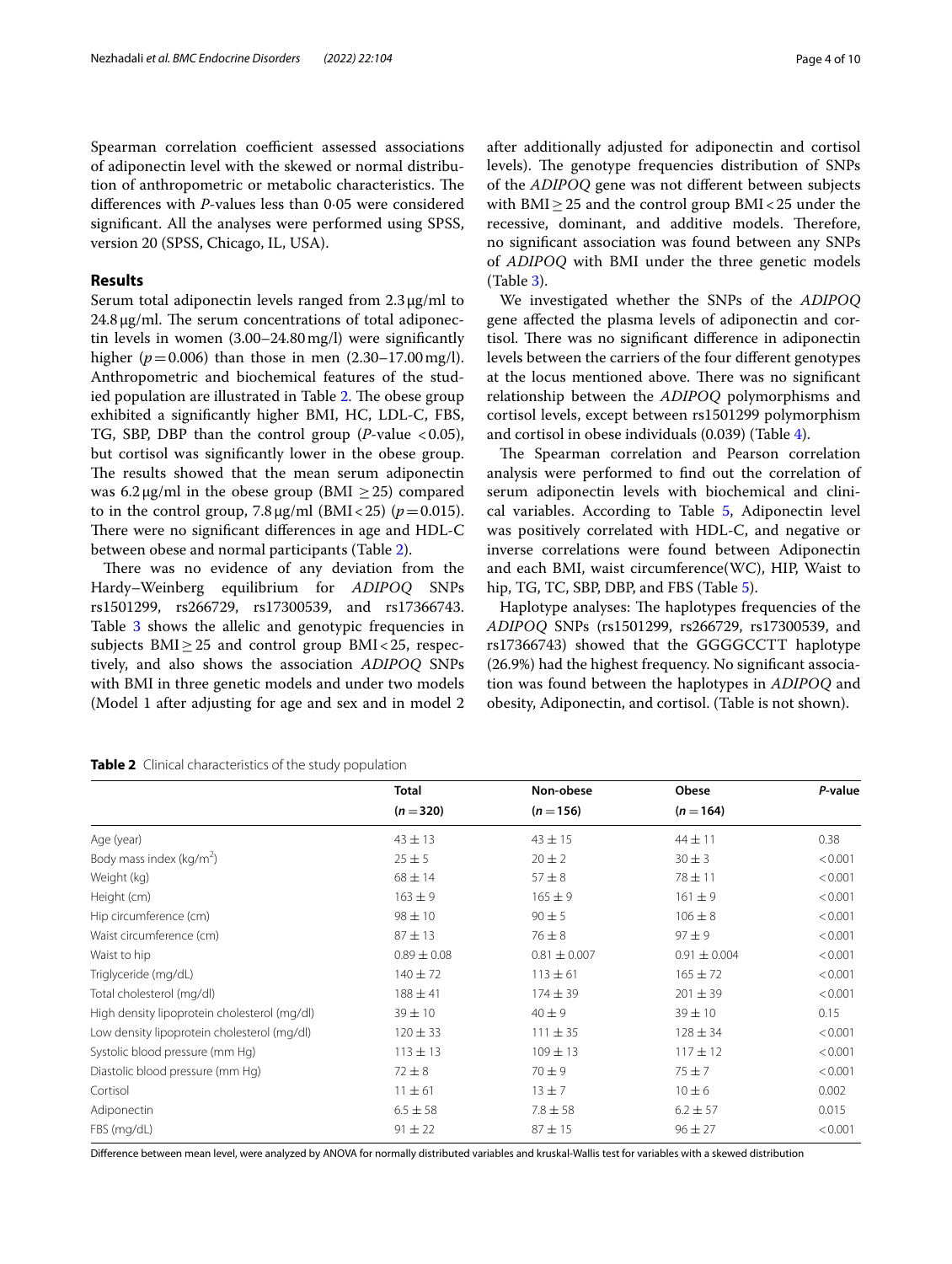# <span id="page-4-0"></span>**Table 3** Associations of SNPs with BMI in three genetic models

| SNP                    | <b>Genetic Model</b> | Genotype         | Non-obese<br>$(n = 156)$ | Obese<br>$(n = 164)$ | Crude<br>OR (CI-95%) (P.value) | Model 1<br>OR (CI-95%) (P.value) | Model 2<br>OR (CI-95%) (P.value) |
|------------------------|----------------------|------------------|--------------------------|----------------------|--------------------------------|----------------------------------|----------------------------------|
| bsm.rs1 SNP            | Additive             | GG               | 89 (57.1)                | 88 (53/8)            | 1(references)                  | 1(references)                    | 1(references)                    |
|                        |                      | GT               | 53 (34)                  | 63 (38.4)            | 1.04 (0.75-1.92)               | 1.21 (0.76-1.97)                 | $1.13(0.68-1.87)$                |
|                        |                      |                  |                          |                      | $p = 0.44$                     | $p = 0.41$                       | $p = 0.62$                       |
|                        |                      | TΤ               | 14(9)                    | 13 (7.9)             | $0.93(0.41 - 2.12)$            | $0.95(0.41 - 2.17)$              | $0.94(0.39 - 2.25)$              |
|                        |                      |                  |                          |                      | $p = 0.87$                     | $p = 0.90$                       | $p = 0.89$                       |
|                        | Dominant             | GG               | 89 (57.1)                | 88 (53.7)            | 1(references)                  | 1(references)                    | 1(references)                    |
|                        |                      | GT/TT            | 67 (42.9)                | 76 (46.3)            | 1.14 (0.73-1.78)               | 1.16 (0.74-1.82)                 | $1.09(0.68-1.75)$                |
|                        |                      |                  |                          |                      | $p = 0.94$                     | $p = 0.51$                       | $p = 0.70$                       |
|                        | Recessive            | GT/GG            | 142 (91)                 | 151 (92.1)           | 1(references)                  | 1(references)                    | 1(references)                    |
|                        |                      | TT               | 14 (9)                   | 13 (7.9)             | $0.87(0.39-1.92)$              | $0.87(0.39-1.97)$                | $0.89(0.38-2.09)$                |
|                        |                      |                  |                          |                      | $p = 0.73$                     | $p = 0.74$                       | $p = 0.79$                       |
|                        | <b>Alleles</b>       | G                | 231 (74.1)               | 239 (72.8)           | $\overline{\phantom{0}}$       | $\qquad \qquad -$                |                                  |
|                        |                      | T                | 75 (25.7)                | 78 (26)              | $\overline{\phantom{0}}$       |                                  | $\overline{\phantom{0}}$         |
| Mspl.rs2 SNP           | Additive             | GG               | 134 (85.9)               | 146 (89)             | 1(references)                  | 1(references)                    | 1(references)                    |
|                        |                      | GА               | 21 (13.9)                | 18 (11)              | $0.78(0.41-1.50)$              | $0.78(0.39-1.54)$                | $0.84(0.42 - 1.78)$              |
|                        |                      |                  |                          |                      | 0.48                           | $p = 0.47$                       | $p = 0.66$                       |
|                        |                      | AA               | 1(0.6)                   | $\,0\,$              | 1(0.0001)                      | 1(0.0001)                        | 1(0.0001)                        |
|                        |                      |                  |                          |                      | $p=1$                          | $p=1$                            | $p=1$                            |
|                        | Dominant             | GG               | 134 (85.9)               | 146 (89)             | 1(references)                  | 1(references)                    | 1(references)                    |
|                        |                      | GA/AA            | 22 (14.1)                | 18 (11)              | $0.75(0.39-1.46)$              | $0.74(0.37-1.45)$                | $0.79(0.37 - 1.65)$              |
|                        |                      |                  |                          |                      | $p = 0.39$                     | $p = 0.38$                       | $p = 0.53$                       |
|                        | Recessive            | AA               | 1(0.6)                   | 0                    | 1(references)                  | 1(references)                    | 1(references)                    |
|                        |                      | GA/GG            | 155 (99.4)               | 164 (100)            | 1(0.0001)                      | 1(0.0001)                        | 1(0.0001)                        |
|                        |                      |                  |                          |                      | $p=1$                          | $p=1$                            | $p=1$                            |
|                        | Alleles              | G                | 289 (92.6)               | 310 (94.5)           | $\qquad \qquad -$              |                                  |                                  |
|                        |                      | Α                | 23(7.7)                  | 18(5.5)              |                                |                                  |                                  |
| Hha.rs3 SNP            | Additive             | CC               | 93 (62)                  | 102 (62.2)           | 1(references)                  | 1(references)                    | 1(references)                    |
|                        |                      | CG               | 49 (32.7)                | 50 (30.5)            | $0.93(0.57-1.50)$              | $0.97(0.59-1.59)$                | $1.04(0.61 - 1.77)$              |
|                        |                      |                  |                          |                      | $p = 0.79$                     | $p = 0.92$                       | $p = 0.86$                       |
|                        |                      | GG               | 8(5.3)                   | 12(7.3)              | 1.43 (0.55-3.67)               | 1.32 (0.51-3.42)                 | 1.63 (0.60-4.45)                 |
|                        |                      |                  |                          |                      | $p = 0.45$                     | $p = 0.56$                       | $p = 0.33$                       |
|                        | Dominant             | CC               | 93 (62)                  | 102 (62.2)           | 1(references)                  | 1(references)                    | 1(references)                    |
|                        |                      | CG/GG            | 57 (38)                  | 62 (37.8)            | $1(0.62 - 1.61)$               | 1.02 (0.64-1.63)                 | 1.12 (0.68-1.85)                 |
|                        |                      |                  |                          |                      | $p = 0.99$                     | $p = 0.90$                       | $p = 0.39$                       |
|                        | Recessive            | CG/CC            | 142 (94.7)               | 152 (92.7)           | 1(references)                  | 1(references)                    | 1(references)                    |
|                        |                      | GG               | 8(5.3)                   | 12(7.3)              | 1.46 (0.58-3.70)               | 1.40 (0.55-3.59)                 | $1.60(0.60-4.3)$                 |
|                        |                      |                  |                          |                      | $p = 0.47$                     | $p = 0.48$                       | $p = 0.34$                       |
|                        | <b>Alleles</b>       | C                | 235 (78.3)               | 254 (77.4)           | $\equiv$                       |                                  | $\equiv$                         |
|                        |                      | G                | 65 (21.7)                | 74 (22.6)            | $\overline{\phantom{0}}$       |                                  | $\overline{\phantom{0}}$         |
| <b>BST1107.rs4 SNP</b> | <b>Additive</b>      | TT               | 149 (55.5)               | 157 (95.2)           | 1(references)                  | 1(references)                    | 1(references)                    |
|                        |                      | CT               | 6(3.9)                   | 8(4.8)               | 1.25 (0.42-3.70)               | 1.43 (0.47-4.30)                 | 2.18 (0.69-6.45)                 |
|                        |                      |                  |                          |                      | $p = 0.67$                     | $p = 0.52$                       | $p = 0.18$                       |
|                        |                      | $\subset\subset$ | 1(0.6)                   | $\mathbb O$          | 0.0001(0.0001)                 | 0.0001(0.0001)                   | 0.0001(0.0001)                   |
|                        |                      |                  |                          |                      | $p=1$                          | $p=1$                            | $p=1$                            |
|                        | Dominant             | TT               | 149 (95.5)               | 156 (95.1)           | 1(references)                  | 1(references)                    | 1(references)                    |
|                        |                      | CT/CC            | 7(4.5)                   | 8(4.9)               | 1.12 (0.39-3.18)               | 1.23 (0.42-3.56)                 | $1.82(0.61 - 5.43)$              |
|                        |                      |                  |                          |                      | $p = 0.82$                     | $p = 0.69$                       | $p = 0.28$                       |
|                        | Recessive            | TT/CT            | 155 (99.4)               | 164 (100)            | 1(references)                  | 1(references)                    | 1(references)                    |
|                        |                      | CC               | 1(0.6)                   | 0                    | 0.0001(0.0001)                 | 0.0001(0.0001)                   | 0.0001(0.0001)                   |
|                        |                      |                  |                          |                      | $p=1$                          | $p=1$                            | $p=1$                            |
|                        | <b>Alleles</b>       | T                | 304 (97.5)               | 322 (98.2)           | $\overline{\phantom{0}}$       |                                  |                                  |
|                        |                      | C                | 8(2.5)                   | Χ                    | $\bar{ }$                      |                                  |                                  |

Model 1: adjusted for age and sex

Model 2: additionally adjusted for Adiponectin, cortisol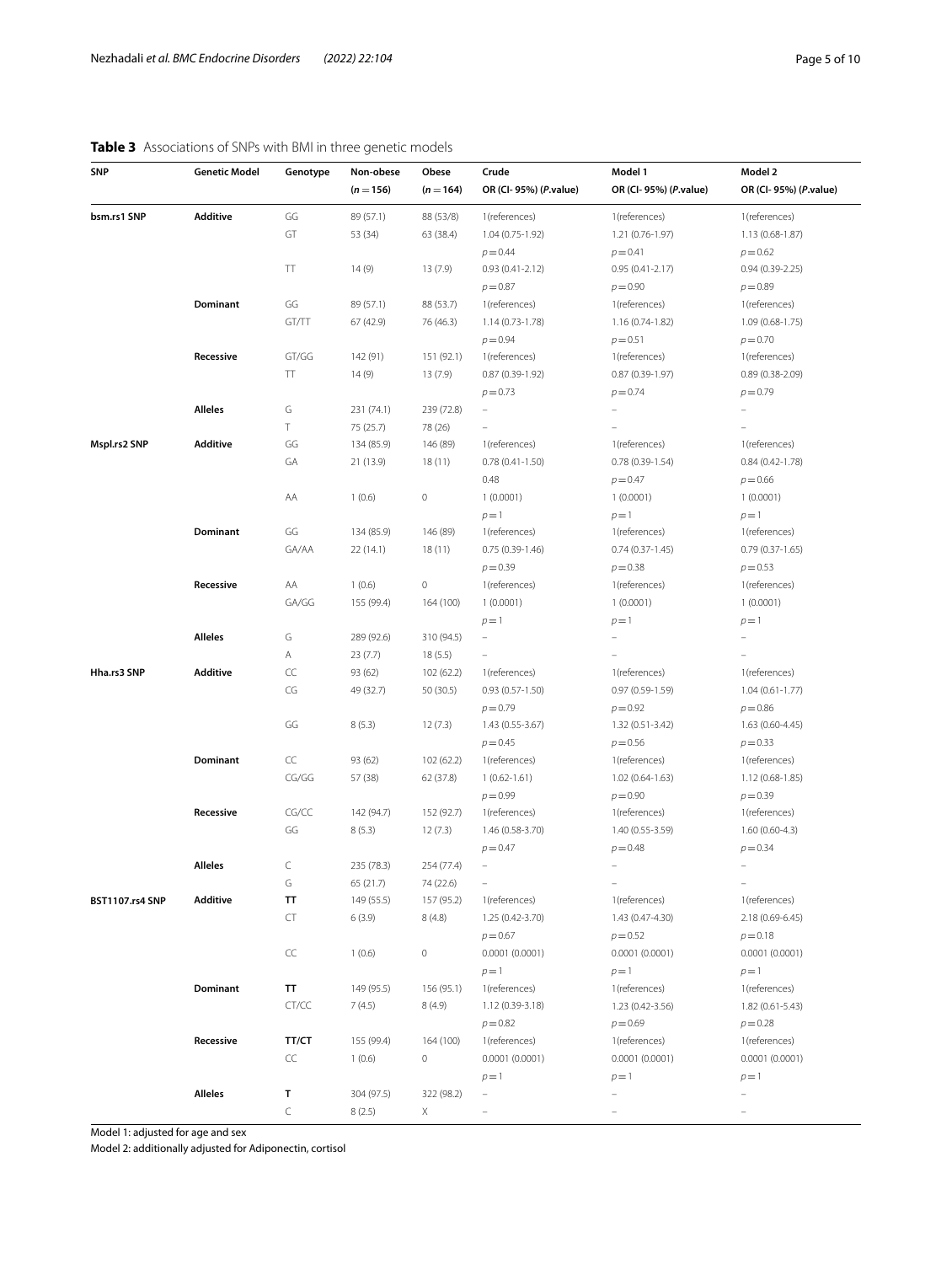<span id="page-5-0"></span>**Table 4** Serum Adiponectin and cortisol levels in subjects with diferent genotypes of ADIPOQ SNPs

|            | Genotypes | <b>Adiponectin</b> |              |                    | cortisol      |              |                    |
|------------|-----------|--------------------|--------------|--------------------|---------------|--------------|--------------------|
|            |           | BMI < 25           | BMI > 25     | P-value            | BMI < 25      | BMI > 25     | P-value            |
| rs17300539 | GG        | 8.30 (4.95)        | 7.01 (4.78)  | $N.S^{a,b}$        | 11.53(8.45)   | 9.62(7.16)   | $N.S^{a,b}$        |
|            | GA        | 8.54(4.55)         | 7.68(6.50)   |                    | 13.65 (10.01) | 9.36(9.95)   |                    |
|            | AA        | 9.4                |              |                    | 8.4           |              |                    |
| rs266729   | CC        | 8.41 (4.58)        | 6.94(4.21)   | N.S <sup>a,b</sup> | 11.74 (8.35)  | 9.53 (7.08)  | N.S <sup>a,b</sup> |
|            | GC        | 8.744 (5.32)       | 7.58(5.78)   |                    | 12.28 (8.18)  | 9.53(6.35)   |                    |
|            | GG        | 9.84(4.30)         | 7.53(7.64)   |                    | 13.9(6.36)    | 11.77 (9.58) |                    |
| rs1501299  | GG        | 9.34(5.15)         | 7.17(4.60)   | N.S <sup>a,b</sup> | 12.17 (7.99)  | 11.12 (7.50) | N.S <sup>a</sup>   |
|            | GT        | 8.05(3.88)         | 7.45(5.68)   |                    | 11.53 (8.45)  | 8.14(6.04)   | 0.039 <sup>b</sup> |
|            | TT        | 7.65(3.40)         | 8.26(3.74)   |                    | 11.74 (8.35)  | 10.82 (6.34) |                    |
| rs17366743 | CC        | 18.10              |              | 0.071a             | 13.70         |              | $N.S^{a,b}$        |
|            | TC        | 11/8(6.98)         | 10.52 (7.78) | 0.095 <sup>b</sup> | 13.15 (5.02)  | 13.17 (5.97) |                    |
|            | TT        | 8.13 (4.69)        | 6.90(4.77)   |                    | 11.72 (8.80)  | 9.40(7.53)   |                    |

<sup>a</sup> Comparison for BMI < 25

b Comparison for BMI≥25

Diference in adiponectin and cortisol levels between the genotypes groups for ADIPOQ SNPs, analyzed by ANOVA for normally distributed data and kruskal-Wallis test for without normal distribution

<span id="page-5-1"></span>

| Table 5 Correlations of the serum adiponectin level with |  |  |  |
|----------------------------------------------------------|--|--|--|
| different parameters in participants                     |  |  |  |

| <b>Parameters</b>                    | Correlation<br>Coefficient | P-value |
|--------------------------------------|----------------------------|---------|
| Age                                  | 0.095                      | 0/057   |
| Body mass index                      | $-0.147$                   | 0.003   |
| Weight                               | $-0.360$                   | 0.002   |
| Height                               | $-0.213$                   | 0/000   |
| Hip circumference                    | $-0.179$                   | 0/002   |
| Waist circumference                  | $-0.324$                   | 0/000   |
| Waist to hip                         | $-0.371$                   | 0/000   |
| Triglyceride                         | $-0.277$                   | 0/000   |
| Total cholesterol                    | $-0.041$                   | 0/000   |
| High density lipoprotein cholesterol | 0.295                      | 0/000   |
| Low density lipoprotein cholesterol  | $-0.014$                   | 0/801   |
| Systolic blood pressure              | $-0.134$                   | 0/019   |
| Diastolic blood pressure             | $-0.149$                   | 0/009   |
| Cortisol                             | $-0.038$                   | 0/890   |
| FBS                                  | $-0.299$                   | 0/000   |

The Spearman correlation and Pearson between adiponectin level with biochemical and clinical variables

# **Discussion**

In the present study, signifcant diferences in adiponectin and cortisol levels were observed in the two groups (BMI<25, BMI≥25) and in other biochemical and anthropometric factors, including waist circumference, hip circumference, waist to hip ratio, triglyceride, LDL-C, blood pressure, and cortisol; however, there was no signifcant diference in HDL-C between the case and control groups. In many studies, lower adiponectin levels and higher cortisol levels were reported in obesity, while our fndings demonstrated a fall in cortisol level in obese people [\[24](#page-8-23), [25](#page-8-24)]. A metabolic disorder is often linked with cortisol plasma level fuctuation [[26\]](#page-8-25). In Canada, the population cortisol levels were not diferent between BMI categories, but the level of Adiponectin was diferent in BMI categories, and adiponectin level was lower in obese individuals  $[27]$  $[27]$ . The current findings showed signifcant diferences in BMI, glucose, total cholesterol, LDL, triglycerides, and HDL between the two groups, which were similar to the studies on patients with type 2 diabetes mellitus in a Chinese population [[28\]](#page-8-27) and on people with severe obesity in Italy [[25\]](#page-8-24). In the North Indian Punjabi population, the results agreed with our fndings; the obese subjects had signifcantly higher mean values for BMI, WC, WHR, WHtR, SBP, DBP, fasting glucose level, TC, and LDL-C compared to the nonobese, but there were no signifcant diferences in HDL-C, TG [[29\]](#page-8-28). By increasing the transcription of genes involved in fatty acid metabolism, including peroxisome proliferator-activated receptor-α, Adiponectin activates PPAR-α which leads to higher levels of molecules involved in fatty acid transport protein, energy dissipation such as CD36, and uncoupling protein-2, as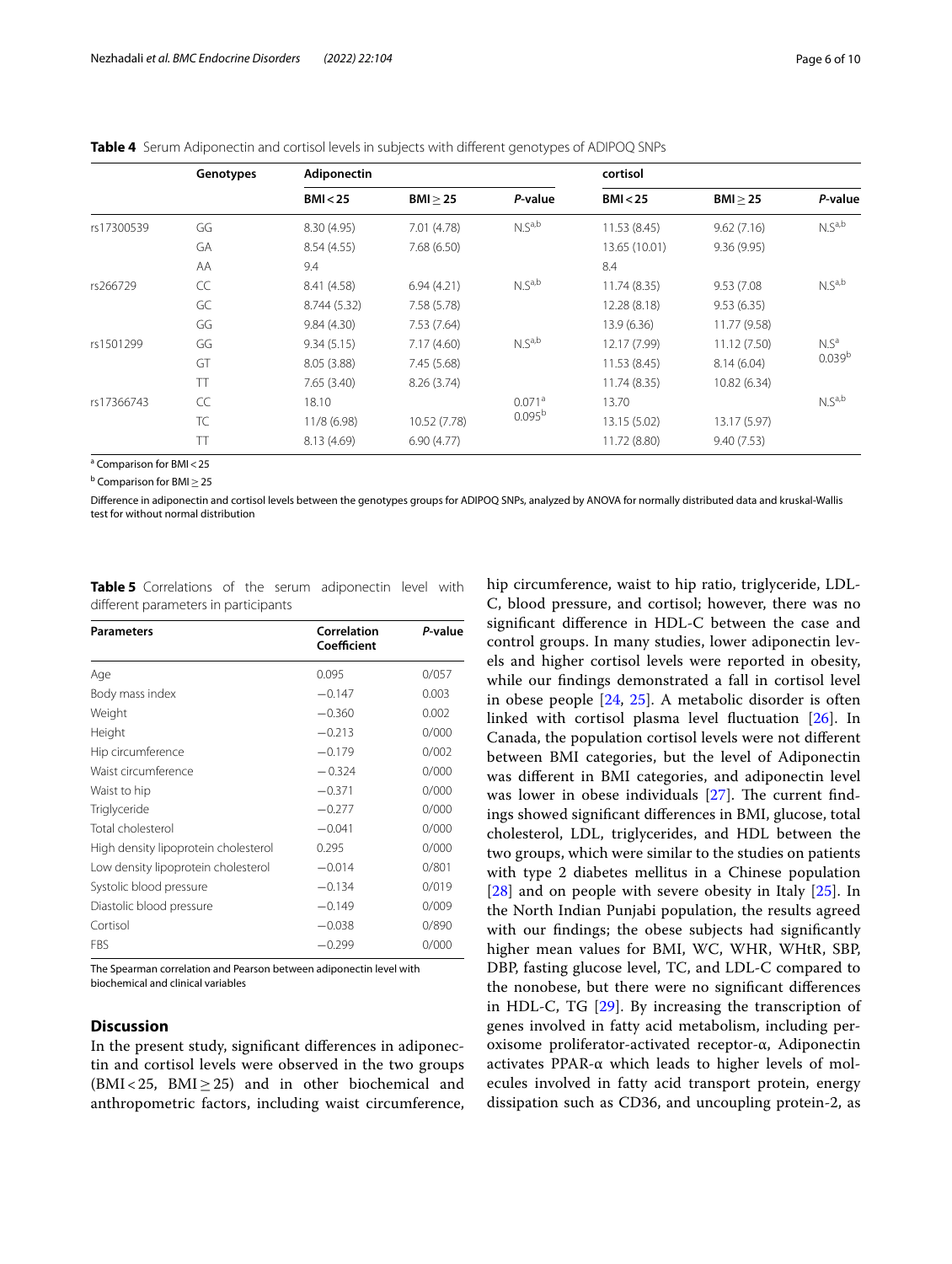they can elevate fatty acid oxidation. The rates of energy expenditure and fat oxidation play a role in determining body weight  $[3]$  $[3]$ . Therefore, Adiponectin was indicated to prevent the accumulation of lipids in insulin target tissues by stimulating the oxidation of fatty acids. Our results agree with the Taiwanese population's results that adiponectin expression in obese subjects was lower than in the nonobese. Also, a signifcant decrease was observed in plasma adiponectin level in the sub-jects with increased obesity [\[30](#page-8-29)] and MetS components [[31\]](#page-8-30). In a Japanese population, adiponectin levels were strongly and inversely associated with the risk of type 2 diabetes [\[32](#page-8-31)].

Adipokine genes do not directly cause disease but can enhance the effect of environmental factors [[28\]](#page-8-27). Singlenucleotide polymorphisms (SNPs) and haplotypes of adiponectin gene are associated with obesity [\[25](#page-8-24)], but in this study, no signifcant association was found between any of SNPs *ADIPOQ* (rs1501299, rs266729, rs17300539, and rs17366743) with BMI under the recessive, dominant and additive models. A study of four polymorphisms (rs1501299, rs266729, rs17300539, and rs17366743) in an Italian population showed that rs17300539 and rs1501299 were associated with severe obesity  $[25]$  $[25]$ . The rs17366743 SNP was associated with diabetes incidence in European descent of Boston [[19](#page-8-18)]; on the other hand, when metabolic syndrome traits were analyzed in association with rs17300539, none showed a signifcant association with this variant [[12](#page-8-11)]. Investigation of SNPs rs17300539, and rs266729 withT2DM in Tunisian Arabs, using additive, dominant, and recessive genetic models showed that the two SNPs were signifcantly associated with T2DM [\[6](#page-8-5)]. In Oman, obesity was associated with the *ADIPOQ* SNP rs266729 but not with rs17300539, and in young Croatians, SNP rs266729 showed an increased risk for central obesity. SNP rs266729 was not associated with obesity in French, Italian and Chinese populations, which were in agreement with our fndings. Evidence was observed for the association of SNP rs266729 with obesity in the Arab population  $[12]$  $[12]$  $[12]$ , but other populations reported varying results of the association between rs266729 and the risk of obesity or MetS  $[33]$  $[33]$  $[33]$ . The rs266729 was associated with T2DM in the French and Swedish [[3](#page-8-2)]. In young Nigerian adults, the rs266729 was associated with increased obesity using three genetic models: additive, codominant, and recessive [\[34](#page-8-33)], and there were associations of central obesity with  $rs266729$  in a population from China  $[28]$  $[28]$  $[28]$ . The rs266729 was associated with T2DM in Japanese subjects [[3\]](#page-8-2). The rs1501299 polymorphism significantly increased the risk of obesity and MetS in the North Indian Punjabi population. TT Genotype of rs1501299 (+276G>T)

polymorphism had a signifcantly higher risk of obesity, and the GG and GT genotypes frequencies were higher in nonobese subjects but not statistically signifcant [\[29](#page-8-28)]. Rs1501299 was not associated with type 2 diabetes risk under two genetic models (general or additive) [[32](#page-8-31)]. In the Italian population [[25](#page-8-24)], China [\[28](#page-8-27)], and young Nigerian adults [\[34\]](#page-8-33), the rs1501299 was associated with obesity. In addition, *ADIPOQ* SNP rs1501299 was associated with CAD risk in Iranian subjects with T2DM [[35](#page-8-34)]. A Study in an Italian population demonstrated that rs17366743 was not associated with severe obesity [[25](#page-8-24)] but was associated with diabetes in European descents of Boston  $[19]$  $[19]$ . The results reported on SNPs have difered in other populations and studies. Expectedly, there may be variability in SNP distribution in diferent populations, even within the same ethnicity  $[34]$ . No significant associations of rs17300539 SNP with adiponectin levels were observed in Russian Federation [[36\]](#page-8-35). In obese Japanese subjects [[25\]](#page-8-24) and European descents of Boston and obese Portuguese pediatric population, rs17300539 was associated with plasma adiponectin level (19, 25). In a study conducted in Italy [\[37\]](#page-8-36), adiponectin levels were infuenced by rs17300539. Adiponectin level was lower in GG genotype than individuals carrying G/A [[37](#page-8-36), [38](#page-8-37)]. In Italy and the Japanese populations, a decrease in adiponectin level was observed for G carriers of rs266729 compared with the non-carriers [\[37,](#page-8-36) [39\]](#page-8-38). However, the subjects with the GG genotype of rs266729 had lower adiponectin levels than carriers among people of the Russian Federation [[36\]](#page-8-35). The studies have indicated that the G allele of rs266729 modifes the sequence for one of the transcriptional regulatory protein binding sites and decreases adiponectin promoter activity [[40,](#page-8-39) [41](#page-8-40)]. Lower serum adiponectin was associated with rs266729 in French and Amish subjects [[3](#page-8-2)]. Adiponectin level was higher in GG subjects of rs266729 in participants from London hospitals [\[17](#page-8-16)]. GG genotype of *ADIPOQ* rs266729 was associated with participants with lower BMI in China and with obesity, higher waist circumference, BMI in Oman [[12](#page-8-11)] and FBS in Italy [\[37](#page-8-36)]. A study in China [[42](#page-9-0)] and European descent of Boston [[19\]](#page-8-18) showed no signifcant association between rs266729 and adiponectin level. Many studies demonstrated the association of SNP rs1501299 in adiponectin gene with adiponectin levels [[19](#page-8-18), [25](#page-8-24)], but no association was found between rs1501299 and adiponectin levels in Italy [[4](#page-8-3)] and Iran [[35\]](#page-8-34). Studies have shown that SNP rs1501299 is associated with higher serum levels of Adiponectin [\[43](#page-9-1)], and it is a protective factor for diabetes Mellitus, hypertension, coronary artery disease, and dyslipidemia in American, Japanese, Finnish [\[35\]](#page-8-34), and Korean populations [[35,](#page-8-34) [39\]](#page-8-38). No significant association was found between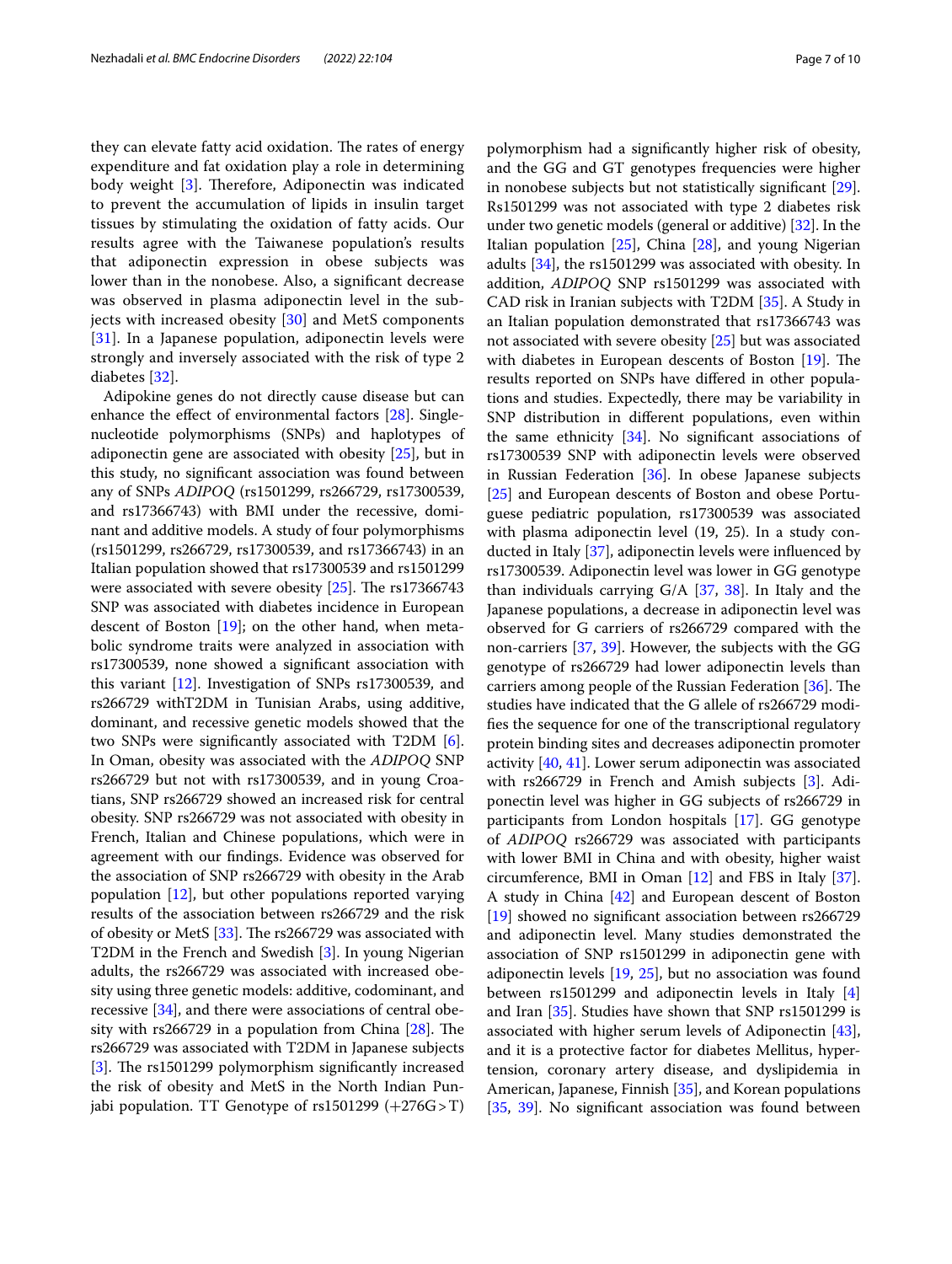rs17366743 SNP and adiponectin concentration in Russian Federation  $[36]$  $[36]$ . The different association between SNPs and adiponectin levels may be due to the level of obesity of the studied population [\[19](#page-8-18)]. No association has been observed in several genome-wide scans between the adiponectin level and ADIOPQ polymorphisms [[4,](#page-8-3) [19](#page-8-18), [35](#page-8-34), [42\]](#page-9-0). In this regard, any possible association has been due to a linkage between SNPs adiponectin and another mutation in the other genes close to the *ADIPOQ* gene [[19,](#page-8-18) [25,](#page-8-24) [35](#page-8-34)]. In general, diferent results in the relationship of genetic variants of *ADIPOQ* with obesity and metabolic syndrome can be due to diferences in ethnic populations, communication methods, and the study power  $[12]$  $[12]$ . The diferent association results of SNPs adiponectin with obesity and obesity-related diseases are not unexpected, according to reported ethnic and geographical diferences in the adiponectin gene [\[7](#page-8-6)]. SNPs (rs17300539, rs266729, rs1501299, rs17366743) were not associated with adiponectin levels in the present study. The lack of associations may be due to the insufficient power of our study, in which the number of participants was limited.

Regarding adiponectin correlation with other parameters, there was a negative correlation between Adiponectin with BMI, WC, HIP, Waist to hip, TG, TC, SBP, DBP, and FBS, and positive correlations between adiponectin and HDL cholesterol. The negative association between BMI and adiponectin levels in the Canadian population is similar to that in our findings  $[27]$ . The studies have shown a negative relationship between Adiponectin with triglyceride (TG) levels [\[37,](#page-8-36) [44\]](#page-9-2), BMI [[45,](#page-9-3) [46\]](#page-9-4), Metabolic syndrome [\[47](#page-9-5)] and a positive relationship between adiponectin and high-density lipoprotein (HDL)-cholesterol in obese subjects [[37\]](#page-8-36). Positive correlations between Adiponectin and HDL cholesterol support the thesis that Adiponectin is involved in regulating cholesterol, and it seems that HDL-C exerts reciprocal efects on adiponectin expression in 3T3-L1 and adipocyte metabolism. HDL-C enhances adiponectin expression in adipose tissue cells in a phosphatidylinositol-3-kinase (PI3K) dependent manner, and Plasma adiponectin concentrations are elevated. Croatia authors have not observed a correlation between Adiponectin and LDL-C and TC, which contradicts our fndings, whereas some studies showed a signifcant association between adiponectin and lipid profile  $[15]$  $[15]$ . There is scanty and inconsistent research on the relationship between Adiponectin and cortisol. For example, research by Gavrila has shown that cortisol has an inhibitory efect on Adiponectin [\[48](#page-9-6)], whereas Demir showed a positive correlation between serum adiponectin level and cortisol [[49](#page-9-7)]. Other studies agree that there was no correlation between adiponectin levels and cortisol  $[50]$  $[50]$ . The limitation of this study is that there was only one sampling procedure, whereas the level

of cortisol obtained may change at diferent time points, so that a normal sampling procedure could cover an average value of several daily measurements.

# **Conclusion**

In the present study, no associations were observed between SNPs(rs1501299, rs266729, rs17300539, and rs17366743 or haplotypes with obesity. Adiponectin and cortisol were associated with obesity. Finally, rs1501299 was associated with cortisol in subjects with  $\text{BMI} \geq 25$ .

### **Abbreviations**

BMI: Body mass index; TLGS: Tehran Lipid and Glucose Study; PCR-RFLP: Polymerase chain reaction-restriction fragment length polymorphism; SNPs: Single nucleotide polymorphisms; LDL-C: Low-density lipoprotein cholesterol; AMPK: AMP-dependent kinase; WC: Waist circumference; HC: Hip circumference; TG: Triglyceride; TC: Total cholesterol; SBP: Systolic blood pressure; DBP: Diastolic blood pressure; FBG: Fasting blood glucose; HDL-C: High-density lipoprotein cholesterol.

#### **Acknowledgments**

We thank Ms. Delbarpour A, Ms. Hoghighi L, from Research Institute for Endocrine Sciences, Shahid Beheshti University of Medical Sciences for technical assistance.

# **Authors' contributions**

MN wrote the draft paper, AMN and MSD revised the manuscript and improved the language, MA and MLNHB analyzed the data, and MH designed the study. All authors have approved the fnal article.

## **Funding**

This work was supported by the Research Institute for Endocrine Sciences, Shahid Beheshti University of Medical Sciences, Tehran, Iran funders had no role in study design, data analysis, interpretation of the results, the decision to publish, or preparation of the manuscript.

#### **Availability of data and materials**

Data supporting this study's fndings are available from the corresponding author on request.

#### **Declarations**

#### **Ethics approval and consent to participate**

The Ethics Committee approved this research Institute for Endocrine Science study, Shahid Beheshti University of Medical Science (IR.SBMU.ENDOCRINE. REC.1398.104). The study was performed following the Helsinki declaration and its amendments and local legislation. Written informed consent was obtained from all participants.

#### **Consent for publication**

Not applicable.

#### **Competing interests**

The authors declare no confict of interest.

#### **Author details**

<sup>1</sup> Department of Biology, Islamshahr Branch, Islamic Azad University, Islamshahr, Iran. <sup>2</sup> Department of Clinical Biochemistry, Faculty of Medical Sciences, Tarbiat Modares University, Tehran, Iran. <sup>3</sup> Cellular and Molecular Endocrine Research Center, Research Institute for Endocrine Science, Shahid Beheshti University of Medical Science, Tehran, Iran.

### Received: 11 January 2022 Accepted: 11 April 2022Published online: 18 April 2022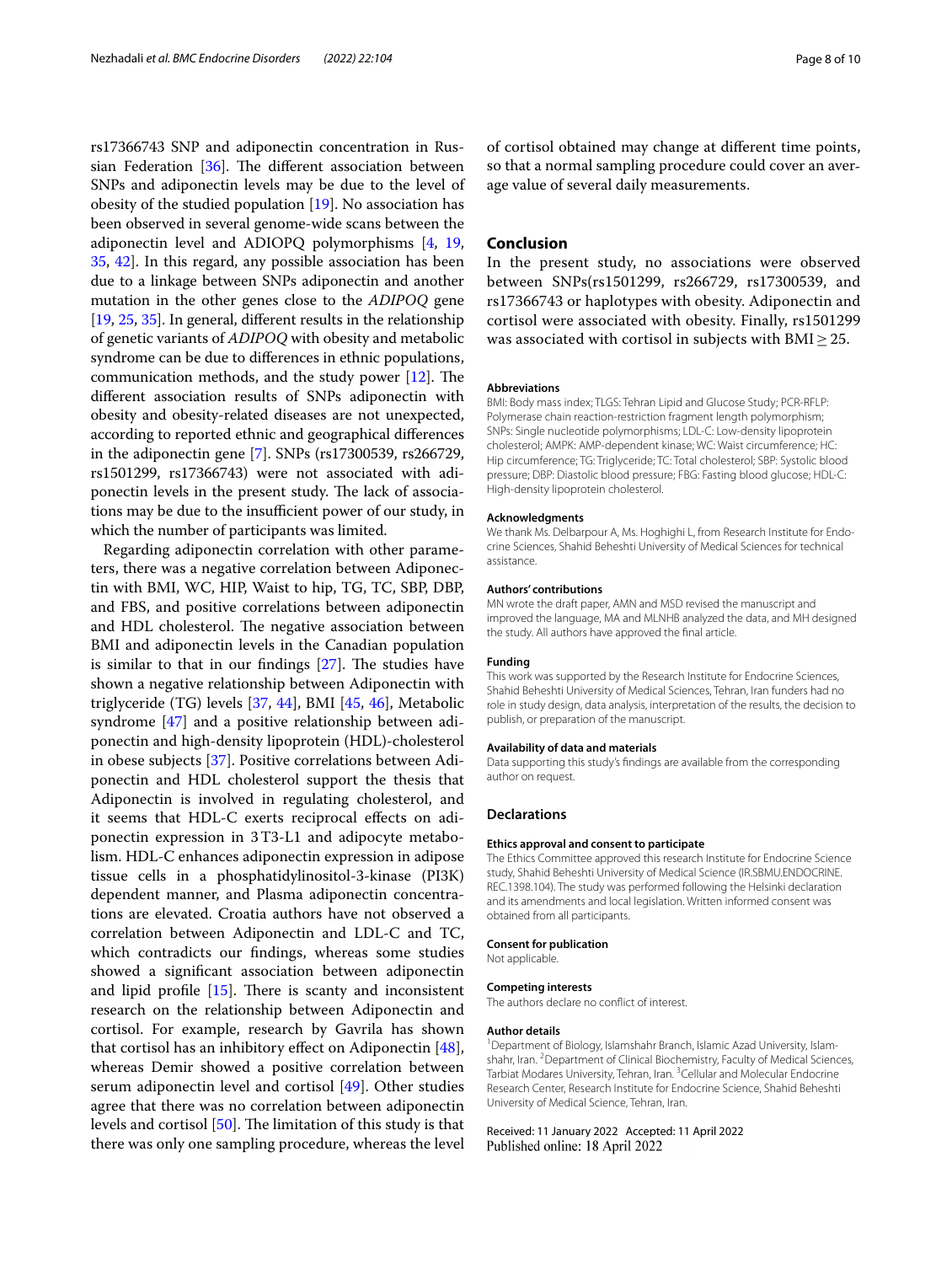## **References**

- <span id="page-8-0"></span>1. Balsan GA, Vieira JLC, Oliveira AM, Portal VL. Relationship between Adiponectin, obesity, and insulin resistance. Rev Assoc Med Bras. 2015;61(1):72–80.
- <span id="page-8-1"></span>2. Chen Y, Peng Q, Yang Y, Zhen S, Wang Y, Lu W. The prevalence and increasing trends of overweight, general obesity, and abdominal obesity among Chinese adults: a repeated cross-sectional study. BMC Public Health. 2019;19(1):1–18.
- <span id="page-8-2"></span>3. Gable DR, Hurel SJ, Humphries SE. Adiponectin and its gene variants as risk factors for insuln resistance. Atherosclerosis. 2006;188(2):231–44.
- <span id="page-8-3"></span>4. Ronconi V, Turchi F, Rilli S, Di Mattia D, Agostinelli L, Boscaro M, et al. Metabolic syndrome in primary aldosteronism and essential hypertension. Nutr Metab Cardiovasc Dis. 2010;20(2):93–100.
- <span id="page-8-4"></span>5. Kiecolt-Glaser JK, Christian LM, Andridge R, Hwang RB, Malarkey WB, et al. Adiponectin, leptin, and yoga practice. Phisiol Behav. 2012;107(5):809–13.
- <span id="page-8-5"></span>6. Mitraoui N, Ezzidi I, Turki A, Chaieb A, Mahjoub T, Almawi WY. Singlenucleotid polymorphisms and haplotypes in the adiponectin gene contribute to the genetic risk for type2 diabetes in Tunisian Arab. Diabetes Res Clin Pract. 2012;97(2):290–7.
- <span id="page-8-6"></span>7. Alkhateeb A, Al-Azzam S, Zyadine R, Abuarqoub D. Genetic association with type 2 diabetes in Jordanian Arab population. Gene. 2013;512(1):61–3.
- <span id="page-8-7"></span>8. Sull JW, Kim HJ, Yun JE, Kim G, Park EJ, Kim S, et al. Serum adiponectin is associated with family history of diabetes independently of obesity. Eur J Endocrinol. 2009;160:39–43.
- <span id="page-8-8"></span>9. Ricci R, Bevilacqua F. The potential role of and Adiponectin in obesity: a comparative review. Vet J. 2012;191(3):292–8.
- <span id="page-8-9"></span>10. Han SH, Quon MJ, Kim J, Kwang KK. Adiponectin and cardiovascular disease. J Am Coll Cardiol. 2007;49(5):531–8.
- <span id="page-8-10"></span>11. Prior SL, Jones DA, Gill GV, Bain SC, Stephens JW. Associon of the adiponectin rs266729 C>G varant and coronary heart disease. Diabetes Res Clin Pract. 2011;91(3):71–4.
- <span id="page-8-11"></span>12. Imamura H, Nagayama D, Ishihara N, Tanaka S, Watanabe R, Watanabe Y, et al. Resveratrol attenuates triglyceride accumulation associated with upregulation of Sirt1 and lipoprotein lipase in 3T3-L1 adipocytes. Mol Genet Metab Rep. 2017;1(12):44–50.
- <span id="page-8-12"></span>13. Zadjali F, AL-Yahyaee S, Hassan MO, Albarwani S, Bayoum RA. Association of adiponectin promoter variants with traits and clusters of metabolic syndromes in Arab. Gene. 2013;527(2):663–9.
- <span id="page-8-13"></span>14. Anderson AJ, Andrew R, Homer NZM, Hughes KA, Boyle LD, Nixon M, et al. Efects of obesity and insulin on tissue-specifc recycling between cortisol and cortisone in men. J Clin Endocrinol Metab. 2021;106(3):1206–20.
- <span id="page-8-14"></span>15. Hornsby WG, Haff GG, Suarez DG, Ramsey MW, Triplett NT, Hardee JP, et al. Alterations in adiponectin, leptin, resistin, testosterone, and cortisol across eleven weeks of training among division one collegiate throwers: a preliminary study. J Funct Morphol Kinesiol. 2020;5(2):44. [https://doi.](https://doi.org/10.3390/jfmk5020044) [org/10.3390/jfmk5020044.](https://doi.org/10.3390/jfmk5020044)
- <span id="page-8-15"></span>16. Karmelic I, Lovric J, Bozina T, Ljubic H, Vogrinc Z, Bozina N, et al. Adiponectin level and gene variability are obesity and metabolic syndrome markers in a young population. Arch Med Res. 2012;43(2):145–53.
- <span id="page-8-16"></span>17. Breitfeld J, Stumvoll M, Kovacs P. Genetics of adiponectin. Biochimie. 2012;94(10):2157–63.
- <span id="page-8-17"></span>18. Hwang JY, Park JE, Choi YJ, Huh KB, Kim WY. SNP276G4T polymorphism in the adiponectin gene is associated with metabolic syndrome in patients with type II diabetes mellitus in Korea. Eur J Clin Nutr. 2010;64(1):105–7.
- <span id="page-8-18"></span>19. Hivert MF, Manning AK, JB MA, Florez JC, Dupuis J, Fox CS, et al. Common variants in the Adiponectin gene (ADIPOQ) associated with plasma Adiponectin levels, type 2 diabetes, and diabetes-related quantitative traits. Diabetes. 2008;57(12):3353–9.
- <span id="page-8-19"></span>20. Faam B, Zarkesh M, Daneshpour MS, Azizi F, Hedayati M. The association between infammatory markers and obesityrelated factors in Tehranian adults: Tehran lipid and glucose study. Iran J Basic Med Sci. 2014;17(8):577–82.
- <span id="page-8-20"></span>21. Karimi K, Nezhadali M, Hedayati M. Association between adiponectin rs17300539 and rs266729 gene polymorphisms with serum adiponectin level in an Iranian diabetic/pre-diabetic population. Endocr Regul. 2018;52(4):176–84.
- <span id="page-8-21"></span>22. Purnell JQ. Definitions, Classification, and epidemiology of obesity. Endotext; 2018.
- <span id="page-8-22"></span>23. Hosseini M, Nezhadali M, Hedayati M. Association of vaspin rs2236242 gene polymorphism with serum vaspin level*,* insulin resistance and diabetes in an Iranian diabetic*/*pre*-*diabetic. J Med Biochem. 2021;40(1):33–40.
- <span id="page-8-23"></span>24. Ruttle PL, Javaras KN, Klein MH, Armstrong JM, Burk LR, Essex MJ. Concurrent and longitudinal associations between diurnal cortisol and body mass index across adolescence. J Adolesc Health. 2013;52(6):731–7.
- <span id="page-8-24"></span>25. Corbi G, Polito R, Monaco ML, Cacciatore F, Scioli M, Ferrara N, et al. Adiponectin expression and genotypes in Italian people with severe obesity undergone a Hypocaloric diet and physical exercise program. Nutrients. 2019;11(9):2195.
- <span id="page-8-25"></span>26. Tyagi K, Agarwal NB, Kapur P, Kohli S, Jalali RK. Evaluation of stress and associated biochemical changes in patients with type 2 diabetes mellitus and obesity. Diabetes Metab Syndr Obes. 2021;14:705–17.
- <span id="page-8-26"></span>27. Tingelstad HC, Filion LG, Martin J, Spivock M, Tang V, Haman F. Levels of circulating cortisol and cytokines in members of the Canadian Armed Forces: associations with age, sex, and anthropometry. Appl Physiol Nutr Metab. 2018;43(5):445–52.
- <span id="page-8-27"></span>28. Cui M, Gao Y, ZhaoY PH, Chen L, Wang Z, et al. Association between adiponectin gene polymorphism and environmental risk factors of type 2 diabetes mellitus among the Chinese population in Hohhot. Biomed Res Int. 2020;22:Article ID 6383906, 9 pages. [https://doi.org/10.1155/2020/](https://doi.org/10.1155/2020/6383906) [6383906](https://doi.org/10.1155/2020/6383906).
- <span id="page-8-28"></span>29. Kaur H, Badaruddoza B, Bains V, Kaur A. Genetic association of ADI-POQ gene variants (-3971A>G and +276G>T) with obesity and metabolic syndrome in north Indian Punjabi population. PLoS One. 2018;13(9):e0204502. [https://doi.org/10.1371/journal.](https://doi.org/10.1371/journal)
- <span id="page-8-29"></span>30. Hsiao TJ, Wu LS, Huang SY, Lin E. A common variant in the adiponectin gene on weight loss and body composition under sibutramine therapy in obesity. Clin Pharm. 2010;2:105–10.
- <span id="page-8-30"></span>31. Shin MJ, Kimb OY, Koh SJ, Chae JS, Kim JY, Jang Y, et al. Modest weight loss does not increase plasma adiponectin levels: effects of weight loss on C-reactive protein and DNA damage. Nutr Res. 2006;26(8):391–6.
- <span id="page-8-31"></span>32. Goto A, Noda M, Goto M, Yasuda K, Mizoue T, Yamaji T, et al. Plasma adiponectin levels, ADIPOQ variants, and incidence of type 2 diabetes: a nested case-control study. Diabetes Res Clin Pract. 2017;127:254–64.
- <span id="page-8-32"></span>33. Romero J, Araujo RK, García AIB, Velascod BIE, Islas CL, Arredondo PMDCF, et al. ADIPOQ and ADIPOR2 gene polymorphisms: association with overweight/obesity in Mexican children. Bol Med Hosp Infant Mex. 2015;72(1):26–33.
- <span id="page-8-33"></span>34. Ogundele OE, Adekoya KO, Osinubi AAA, Awofala AA, Oboh BO. Association of adiponectin gene (ADIPOQ) polymorphisms with measures of obesity in Nigerian young adults. Egypt J Med Human Genet. 2018;19(2):123–7.
- <span id="page-8-34"></span>35. Mohammadzadeh G, Ghaffari MA, Heibar H, Bazyar M. Association of two common single nucleotide polymorphisms (+45T/G and+276G/T) of ADIPOQ gene with coronary artery disease in type 2 diabetic patients. Iran Biomed J. 2016;20(3):152.
- <span id="page-8-35"></span>36. Smetnev S, Klimushina M, Kutsenko V, Kiseleva A, Gumanova N, Kots A, et al. Associations of SNPs of the ADIPOQ gene with serum Adiponectin levels, unstable angina, and coronary artery disease. Biomolecules. 2019;9(10):537.
- <span id="page-8-36"></span>37. Petrone A, Zavarella S, Caiazzo A, Leto G, Spoletini M, Potenziani S, et al. The promoter region of the Adiponectin gene is a determinant in modulating insulin sensitivity in childhood obesity. Obesity. 2006;14(9):1498–504.
- <span id="page-8-37"></span>38. Nascimento H, Vieira E, Coimbra S, Catarino C, Costa E, Bronze-da-Rocha E, et al. Adipokine gene single-nucleotide polymorphisms in Portuguese obese adolescents: associations with plasma concentrations of Adi‑ ponectin, Resistin, IL-6, IL-1β, and TNF-α. Child Obes. 2016;12(4):300–13.
- <span id="page-8-38"></span>39. Song J, Yoon SR, Kim OY. T allele at ADIPOQ rs1501299 G/T polymorphism is more susceptible to the infuence of circulating Adiponectin on arterial stifness in nondiabetic men. Diabetol Metab Syndr. 2018;10(1):1–9.
- <span id="page-8-39"></span>40. Gu HF. Biomarkers of Adiponectin: plasma protein variation and genomic DNA polymorphisms. Biomark Insights. 2009;4:BMI–S3453.
- <span id="page-8-40"></span>41. Zhang D, Ma J, Brismar K, Efendic S, Gu HF. A single nucleotide polymorphism alters the sequence of SP1 binding site in the adiponectin promoter region and is associated with diabetic nephropathy among type 1 diabetic patients in the genetics of kidneys in diabetes study. J Diabetes Complicat. 2009;23(4):265–72.